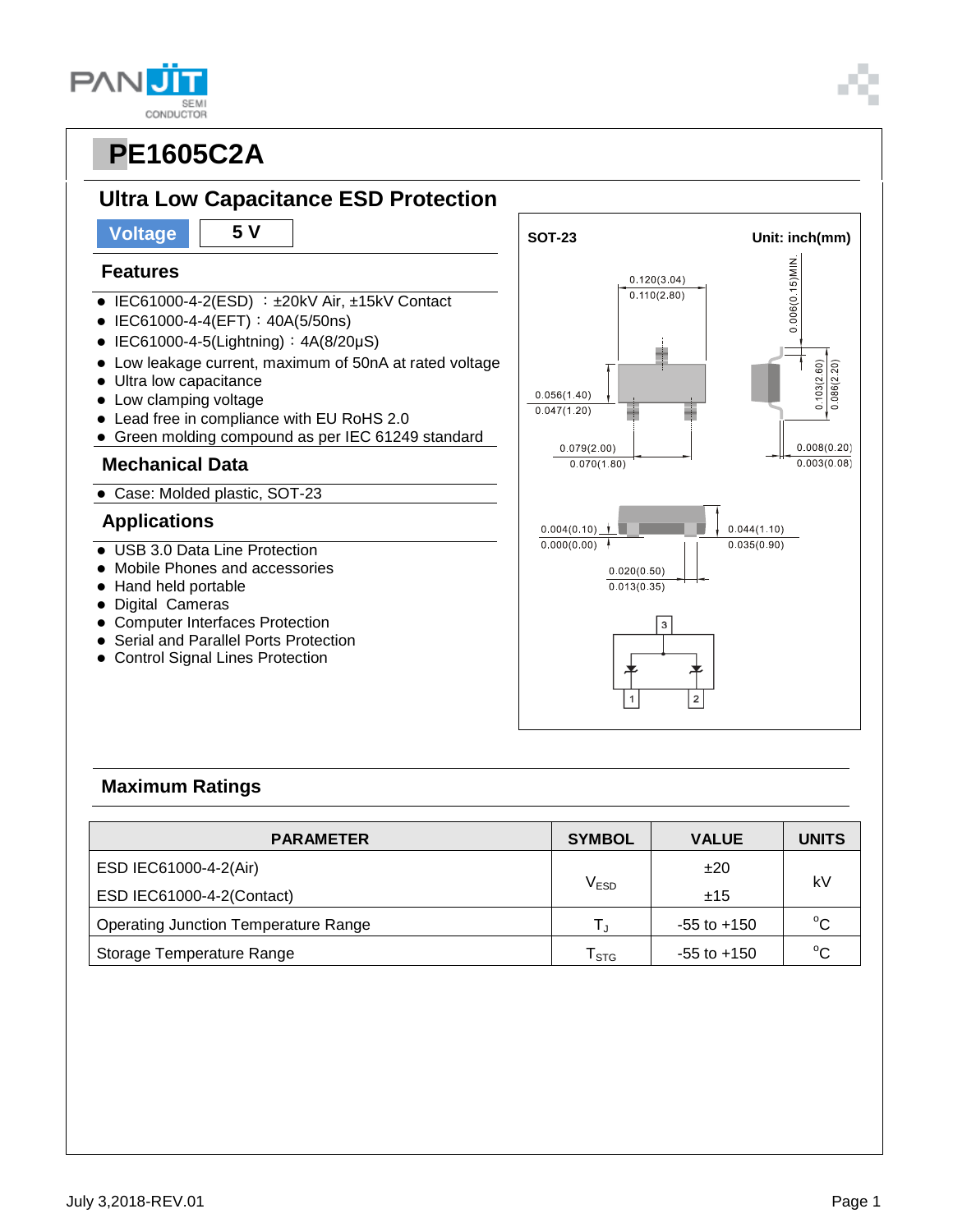

### **Electrical Characteristics**

| <b>PARAMETER</b>                   | <b>SYMBOL</b>    | <b>TEST CONDITION</b>                                       | MIN.           | TYP. | MAX. | <b>UNITS</b> |
|------------------------------------|------------------|-------------------------------------------------------------|----------------|------|------|--------------|
| Reverse Stand-Off Voltage (Note 1) | V <sub>RWM</sub> | $\blacksquare$                                              |                |      | 5    | V            |
| Reverse Breakdown Voltage          | $V_{BR}$         | $I_{BR}$ =1mA                                               | 5.5            |      |      | V            |
| Reverse Leakage Current            | $I_R$            | $V_R = 5.0V$                                                |                |      | 50   | nA           |
| <b>Clamping Voltage</b>            | $V_{CL}$         | $I_{PP} = 1A$ , $t_P = 8/20 \mu s$ ,<br>any I/O pins to GND |                |      | 10   | $\vee$       |
|                                    |                  | $I_{PP} = 4A$ , $t_P = 8/20 \mu s$ ,<br>any I/O pins to GND |                |      | 15   | $\vee$       |
| Clamping Voltage TLP (Note 2)      | $V_{CL}$         | $I_{PP} = 8A$ , $t_P = 100$ ns,<br>any I/O pins to GND      |                | 16   |      | V            |
|                                    |                  | $I_{PP} = 16A$ , $t_P = 100$ ns,<br>any I/O pins to GND     |                | 23.5 |      | $\vee$       |
| <b>Dynamic Resistance</b>          | $R_{DYN}$        | $t_P = 100$ ns                                              | $\blacksquare$ | 0.94 | ٠    | Ω            |
| Off State Junction Capacitance     | $C_{J}$          | 2.5Vdc Bias f=1MHz,<br>any I/O pins to GND                  |                | 0.3  | 0.35 | рF           |
|                                    |                  | 2.5Vdc Bias f=1MHz,<br>Between any I/O pins                 |                | 0.2  |      | pF           |

Note:

- 1. A transient suppressor is selected according to the working peak reverse voltage( $V_{RWM}$ ), which should be equal to or greater than the DC or continuous peak operation voltage level.
- 2. Testing using Transmission Line Pulse (TLP) conditions:  $Z0 = 50\Omega$ ,  $t_P = 100$  ns.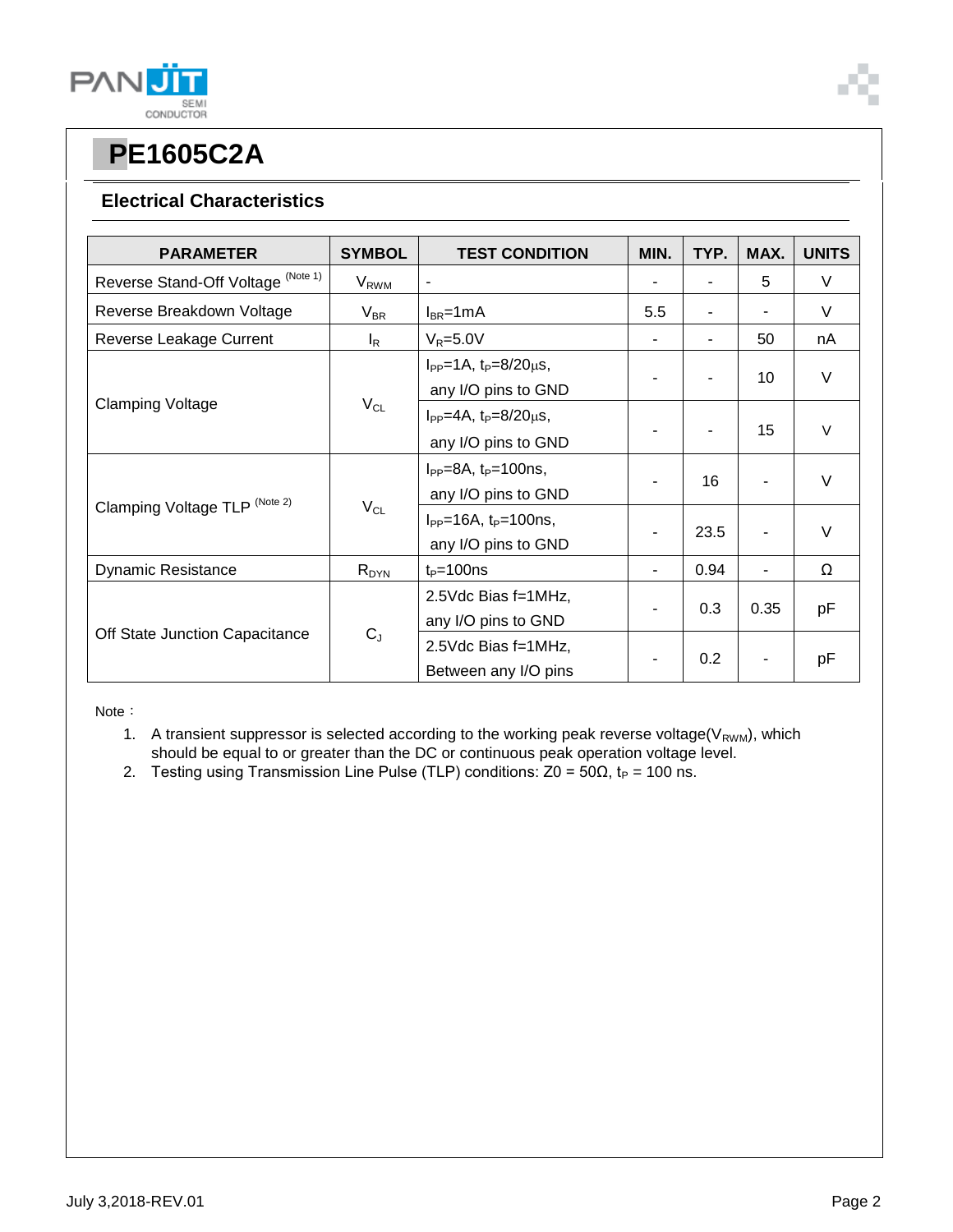



**TYPICAL CHARACTERISTIC CURVES**

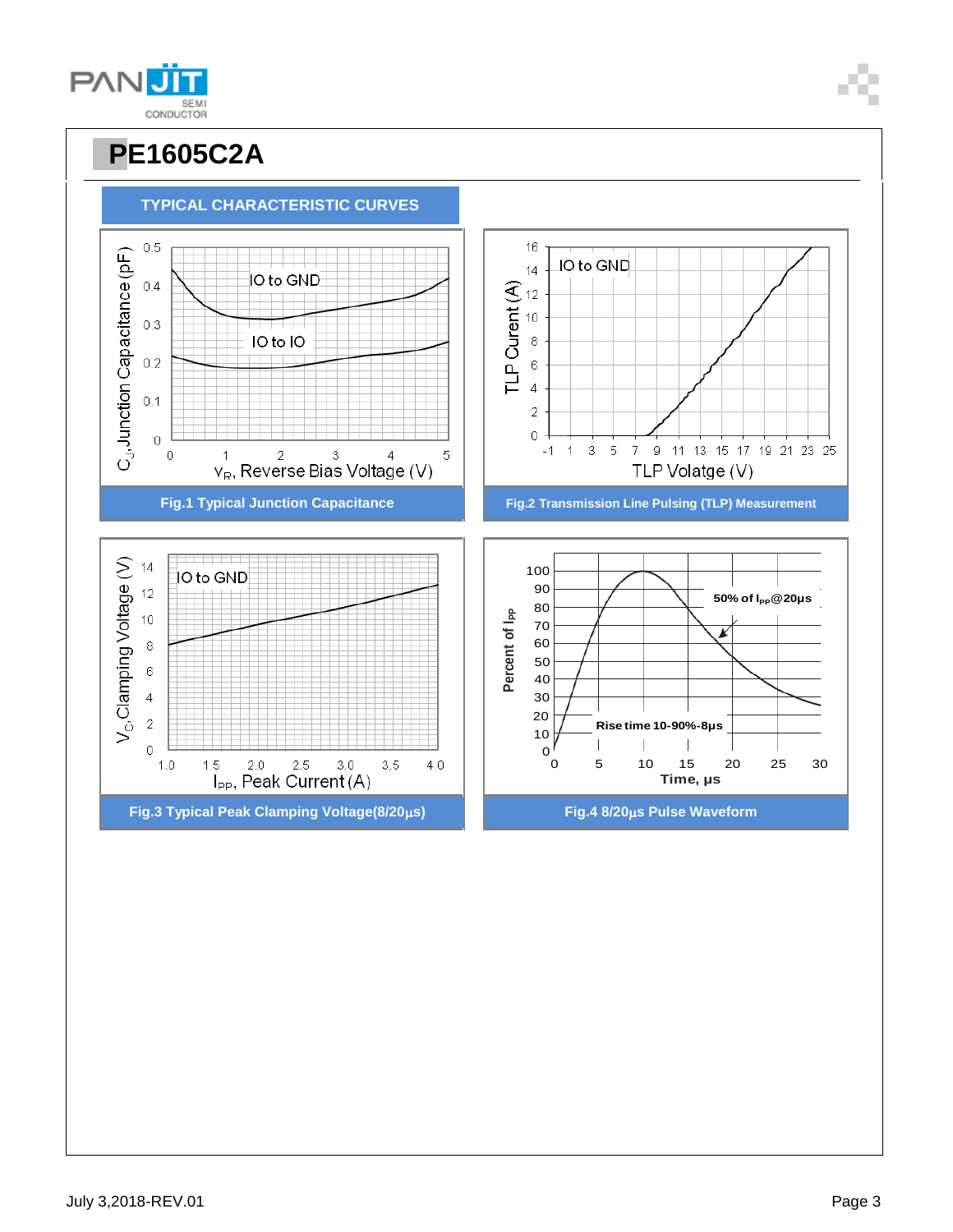



## **Part No Packing Code Version**

| <b>Part No Packing Code</b> | Package Type | <b>Packing Type</b>  | <b>Marking</b> | <b>Version</b> |
|-----------------------------|--------------|----------------------|----------------|----------------|
| PE1605C2A R1 00001          | SOT-23       | $3K$ pcs / $7"$ reel | <b>KCC</b>     | Halogen free   |
| PE1605C2A_R2_00001          | SOT-23       | 12K pcs / 13" reel   | KCC            | Halogen free   |

### **Mounting Pad Layout**